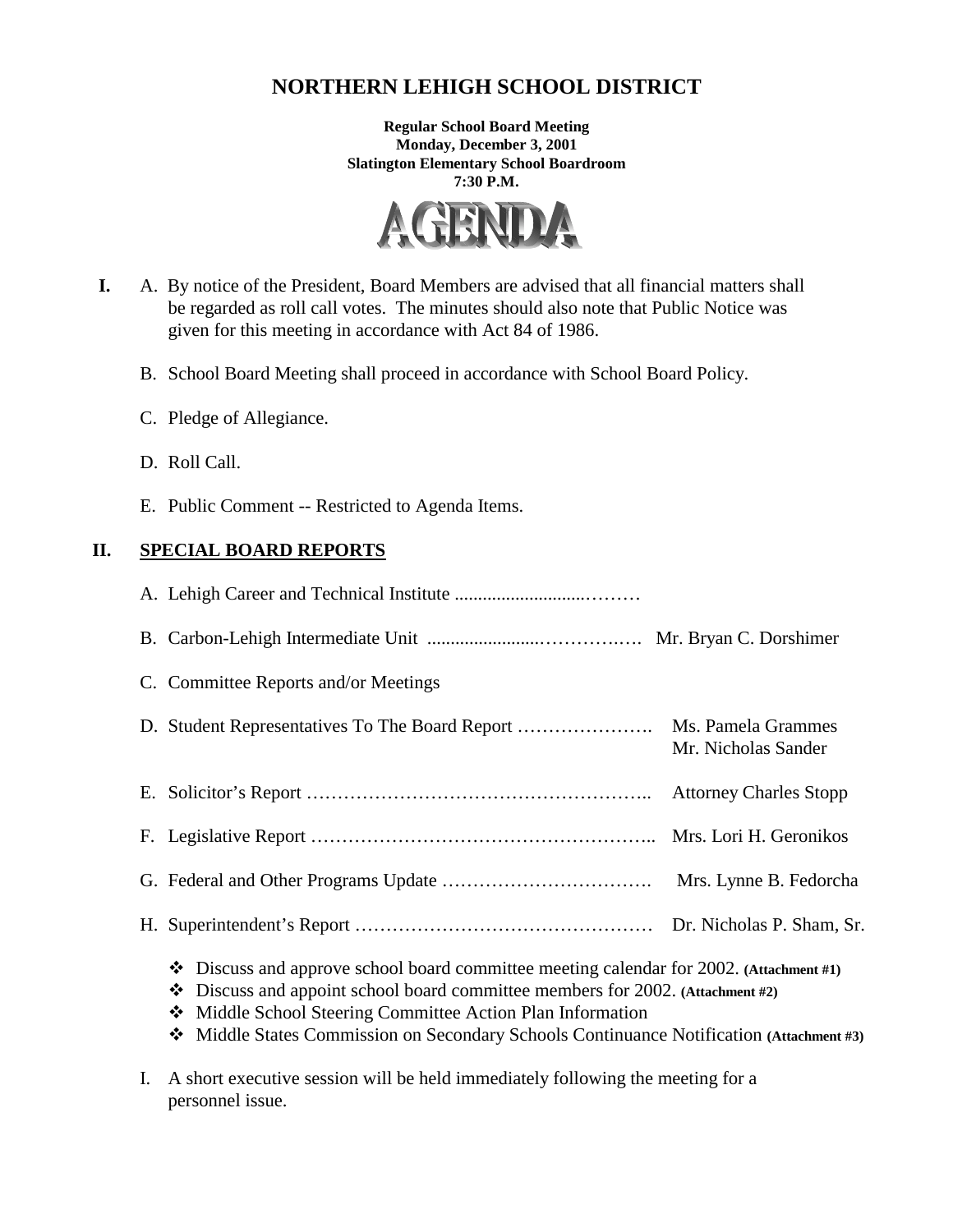# **III. PERSONNEL**

# A. Appointments

1. Approve the appointment of the following individuals as Subject Area Contact Persons and Department Chairpersons for the 2001-2002 school, effective December 10, 2001:

| Position                                                         | Name            | Stipend |
|------------------------------------------------------------------|-----------------|---------|
| Subject Area Contact Person - Language<br>Arts                   | Kori Dibilio    | \$1400  |
| Subject Area Contact Person - Math                               | Shawn Green     | \$1400  |
| Subject Area Contact Person - Science                            | Ellen Drake     | \$1400  |
| Subject Area Contact Person - Social Studies                     | Donna Marushak  | \$1400  |
| Department Chairperson - Math                                    | Bryan Geist     | \$1800  |
| Department Chairperson - English                                 | Renee Evans     | \$1800  |
| Department Chairperson - Science                                 | Larry Meixsell  | \$1800  |
| Department Chairperson - Social Studies                          | Dick Snell      | \$1800  |
| Department Chairperson -<br>Wellness/Fitness/Nurse               | <b>Bob Kern</b> | \$1800  |
| Department Chairperson -<br>Business/Computer Science/Technology | Erv Prutzman    | \$1800  |
| Department Chairperson - Foreign Language                        | Sandra Vajda    | \$1800  |
| Department Chairperson - Library                                 | Jane Englert    | \$1800  |
| Department Chairperson - Fine Arts                               | Mary Ann        | \$900   |
|                                                                  | Mattiola        |         |
| Department Chairperson - Practical Arts                          | Steve Drake     | \$ 900  |
| Department Chairperson - Special Education                       | Sharon          | \$1800  |
| $K-12$                                                           | Hunsicker       |         |

#### B. Resignation – Non-Instructional

Accept the resignation of Nancy Wagner, Peters Elementary special education aide, effective November 21, 2001.

# C. Substitutes

1. Instructional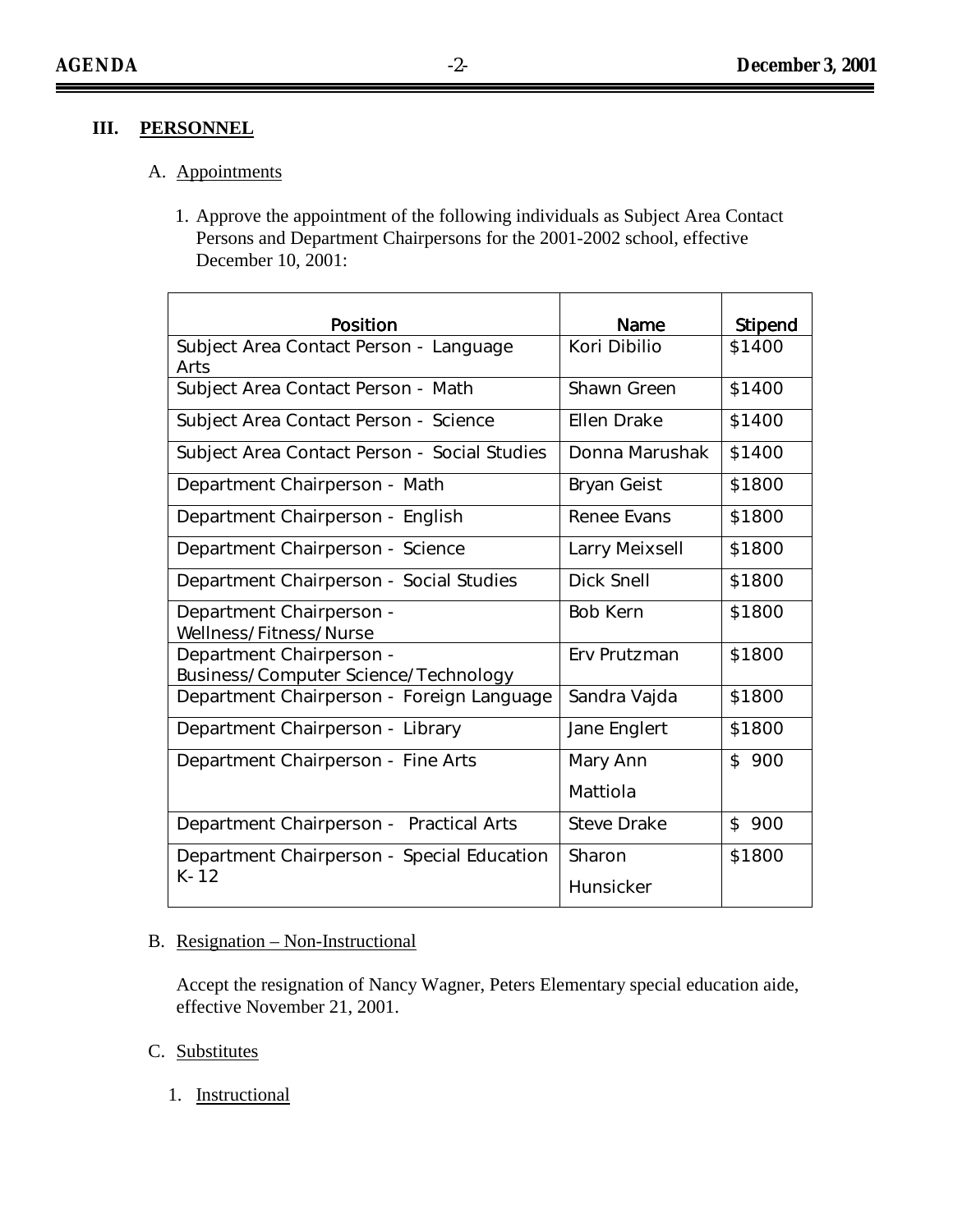Approve the following substitute teachers for the 2001-2002 school year at the substitute teacher rates of \$70.00 for 1-10 non-consecutive days; \$80.00 for 11- 20 non-consecutive days; \$90.00 for 21+ non-consecutive days:

 Marsha Strickler – Elementary Danielle LeBarge – Elementary

- 2. Non-Instructional
	- a. Approve the following substitute aide for the 2001-2002 school year at the substitute rate of \$7.25 per hour:

 Nancy Wagner Judith Wagner

b. Approve the following substitute cafeteria worker for the 2001-2002 school year at the substitute rate of \$7.25 per hour:

Judith Wagner

c. Approve the following substitute secretary for the 2001-2002 school year at the substitute rate of \$7.25 per hour:

Judith Wagner

#### D. Unpaid Volunteer Aides

Approve the following individuals as unpaid volunteer aides in the Slatington Elementary School for the 2001-2002 school year:

Michele Wagaman Susan Smith

# **IV. POLICY**

- A. Board Policies
	- 1. Second Reading
		- a. Approve revisions to Policy # 202 Attendance of Nonresident Students, as presented after second reading. **(Attachment #4)**
		- b. Approve revisions to Policy # 204 Attendance, as presented after second reading. **(Attachment #5)**
		- c. Approve revisions to Policy # 217 Graduation, as presented after second reading. **(Attachment #6)**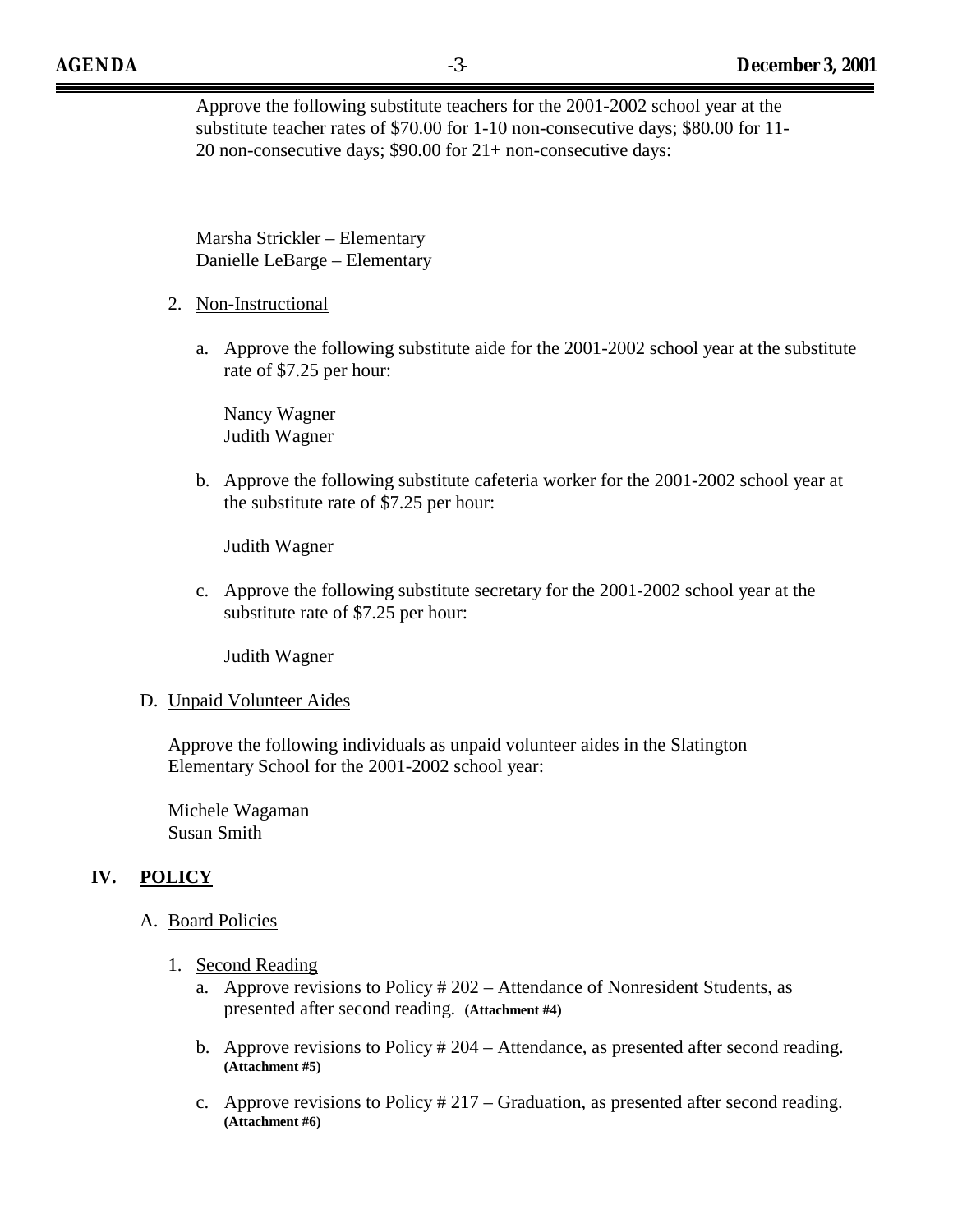## B. Conferences Requiring Board Approval

- 1. Approve the request of Slatington Elementary teachers Denise Plotsko, Grade 4, Marlene Simock, Grade 5, Tara Balliet, Grade 6, to attend a Hands-on Equations Workshop entitled "Making Algebra Child's Play" in Allentown, PA on December 6, 2001. This one-day workshop empowers teachers attending to use visual and kinesthetic teaching methodology to successfully present essential algebraic concepts to students, thus allowing practically all upper elementary and middle school students can experience success with basic algebraic concepts, thus raising student mathematical aspirations. Expenses include \$175.00 each for registration, \$8.00 for travel, for a total cost of \$533.00 plus the cost of three substitute teachers for the day and has been approved by the district Continuing Professional Development Committee.
- 2. Approve the request of Lynn Haab, middle school special education teacher, to attend a Bureau of Education & Research conference in King of Prussia, PA on December 13, 2001. Expenses for this conference, entitled "Current, Best Ideas for Making Inclusion Work," include \$175.00 for registration plus the cost of a substitute teacher for one day. Money for this conference is available through IDEA funds.
- 3. Approve the request of Christine Koder, Slatington Elementary special education teacher, to attend an Appelbaum Training Institute conference in Allentown on January 22, 2002 entitled "Inclusion: How to Make It Work Strategies for Success". Expenses include \$175.00 for registration, \$10.00 for meals, \$6.00 for travel, for a total cost of \$191.00 plus the cost of a substitute for one day and will be paid for through IDEA funds.

# C. Homebound Instruction

The homebound instruction program is provided to children of school age who cannot attend school. It is recommended that the Board of Education grant homebound instruction for a  $9<sup>th</sup>$  grade student, Student No. 05-14000 for five hours per week, effective November 6, 2001 and continuing until approximately January 2, 2002.

#### D. Agreement of Sponsorship

Approve the Agreement of Sponsorship To Attend Another Pennsylvania Community College for Michelle Kuntz, in accordance with the guidelines established under Policy #912. Beginning in the Spring of 2002 she will be a fulltime student at Northampton Community College to pursue her course of study in Interior Design. **(Attachment #7)**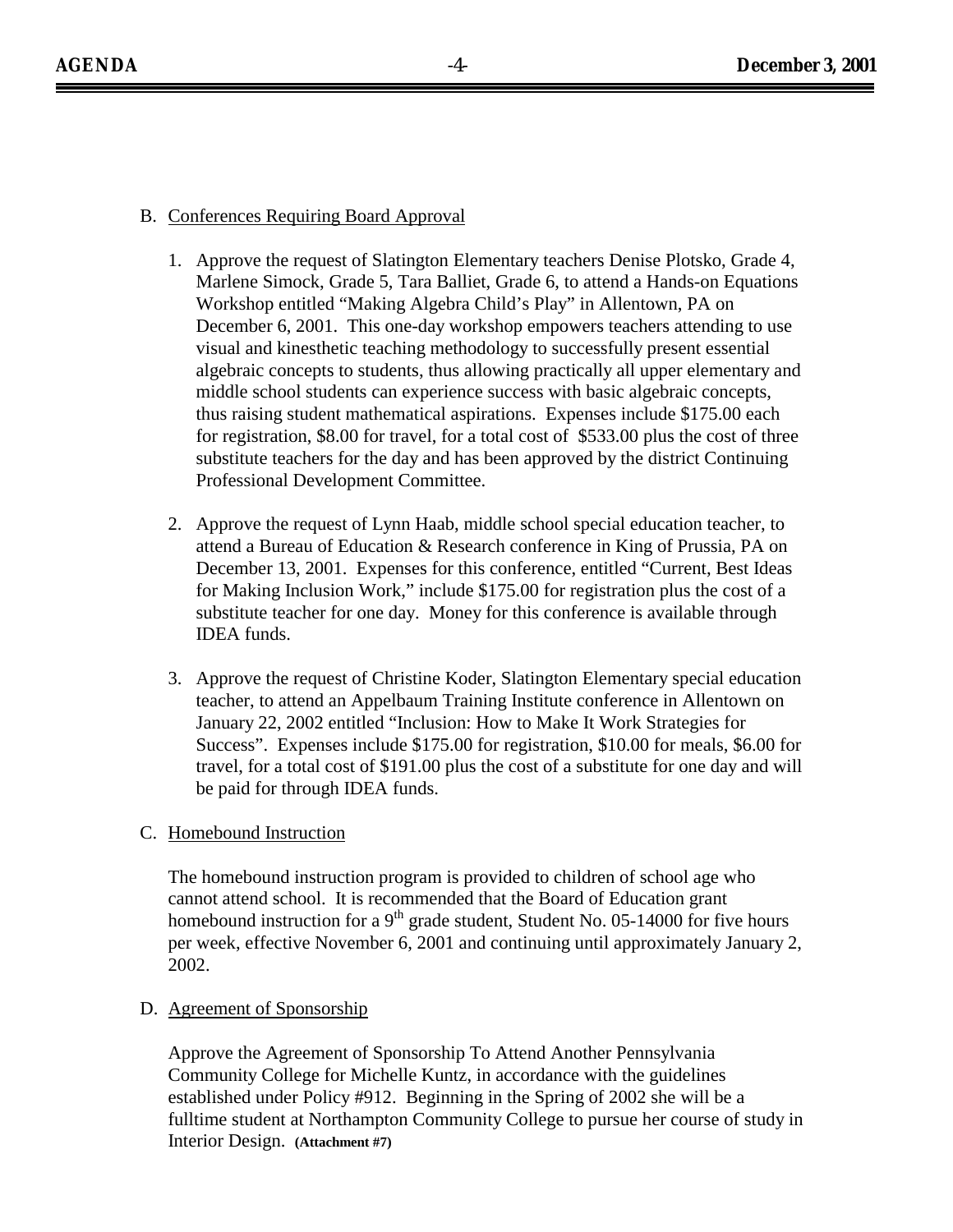# **V. CURRICULUM AND INSTRUCTION**

#### **VI. OLD BUSINESS**

#### **VII. NEW BUSINESS**

A. Appoint a Lehigh Career and Technical Institute Joint Operating Committee representative for a one-year term beginning January 2002.

#### **VIII. FINANCIAL**

- A. Consider abatement of per capita taxes for the residents that fall within the guidelines as listed in **attachment #8**.
- B. Approve payment of bills from the Construction Account, as presented in **attachment #9**.
- C. Approve payment of bills from the Extended Construction Account, as presented in **attachment #10**.
- D. Approve the Arthurs Lestrange Cash Management Portfolio for the month of October 2001. **(Attachment #11)**
- E. Approve a \$1,364.58 real estate tax exoneration for Slatington Borough for the period July 1, 2000 through June 30,2001. The exoneration pertains to the borough owning the old Slatington High School at 443 Main Street, in order to have the building razed and the parcel transformed into a central municipal park**. (Attachment #12)**
- F. Approve budgetary transfers for the 2001-2002 school year as listed on **attachment #13.**
- G. Approve VRM MAXIMUS to perform professional property valuation and consulting services in order for our district to be in compliance with GASB 34 requirements. VRM MAXIMUS's services include an asset appraisal, bar code tagging, moveable equipment inventory, software, and training. The total cost of their proposal is approximately \$9,905. **(Attachment #14)**
- H. Approve Portnoff Law Associates as delinquent real estate tax collectors for the Northern Lehigh School District pending contract review by our Solicitor.
- I. Approve the recommendation of the Technology/Buildings and Grounds Committee to purchase staff shirts for the custodial/maintenance personnel at a cost of \$958.00. Funds for this purchase will be taken from account 2600-610.

#### **IX. LEGAL**